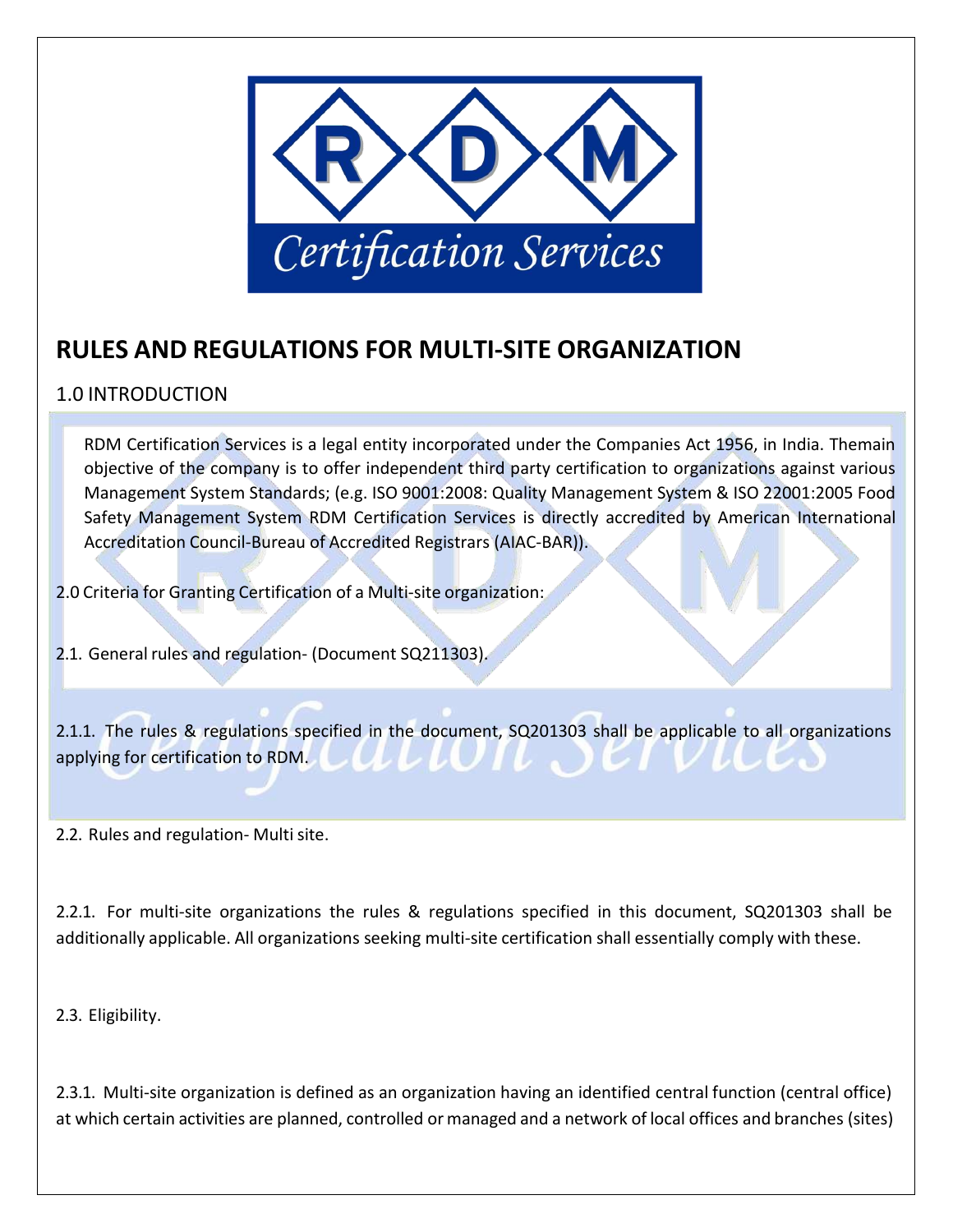at which such activities are fully or partially carried out.

2.3.2. A multi site organization need not be a unique legal entity, but all sites shall have a legal or contractual link with the central office and be subject to a common management system. The management system is laid down, established and subject to continuous surveillance and internal audits by the central office. This means that the central office has rights to ensure that the sites implement corrective actions when needed at any site.

2.3.3. The processes at all the sites have to be substantially of the same kind and have to be operated to similar methods and procedures. Where some of the sites under consideration conduct similar, but fewer processes than others, they may be eligible for inclusion provided that the site or sites, which conduct most processes or critical processes, are subject to full audit . All the sites should be in the same country.

2.3.4. Organizations, which conduct their business through linked processes in different locations, are also eligible for certification under multi-site. Where processes in each location are not similar but are clearly linked, the sampling plan shall include at least one example of each processes conducted by the organization (e.g fabrication of electronic component in one location, assembly of the same components – by the same company in several other locations) RDM Certification Services Rules and Regulation for Certification Multi- site Organization Issue Date: Sep 2015 Doc. No. SQ201323 Rev

2.3.5. The organization's management system shall be under a centrally controlled and administered plan and be subject to central management review. All the relevant sites including the central office shall be subject to the organization's internal audit program and all sites have been audited prior to certification audit. The central office has established the management system in accordance with the relevant ISO or other standard and the whole organization meets the requirements of the standard including relevant legal regulations.

2.3.6. The organization should demonstrate its ability to collect and analyze data (system documentation and changes, management review, complaints, corrective actions, internal audit, legal requirements etc) from all sites including the central office and its authority and also demonstrate its authority and ability to initiate organization changes if required

2.3.7. If all the sites of an organization where the activity subject to certification is performed are not ready to be submitted for certification at the same time, the organization shall be required to inform RDM in advance of the sites that it wants to be included in the certification and those which are to be excluded.